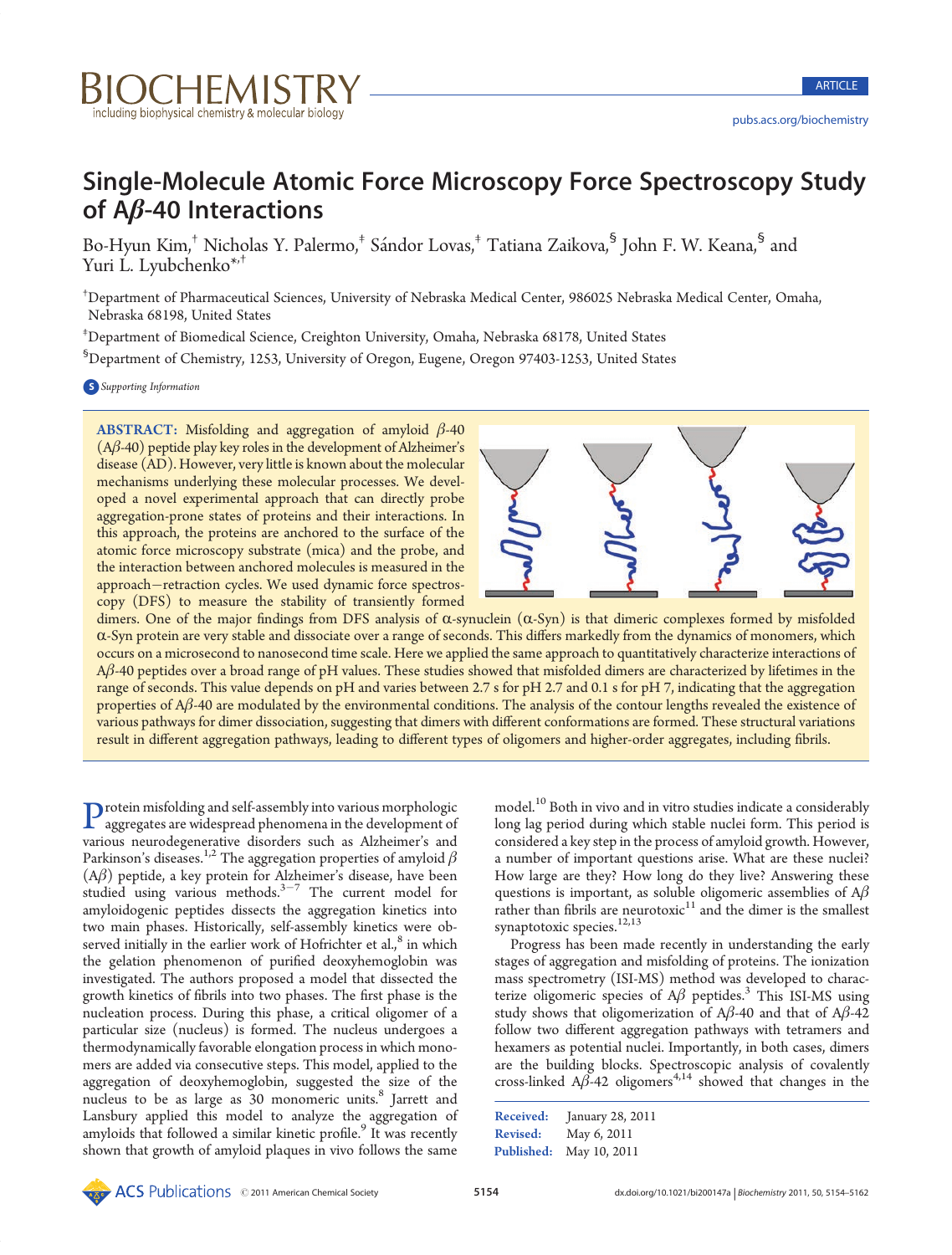structure of  $A\beta$ -42 occur rapidly in the transition from monomer to dimer and then proceed gradually for higher-order oligomers. A combined approach utilizing several methods to study entire aggregation kinetics has been recently proposed.<sup>15</sup> The proposed kinetic model suggests that the  $β$ -LGA monomers are converted into dimers and tetramers in the early stages of aggregation, and these species, primarily tetramers, constitute a reservoir of intermediates used for the later stages of the aggregation process. A common feature exists in the studies performed on two different types of amyloidogenic proteins, the conversion of monomers into dimers, followed by their assembly into tetramers. No trimers are detected in either study. These findings suggest that dimers may contain a property that makes their accumulation preferable compared to the use of monomers as building materials for the growth of oligomers. Recently, a novel approach to characterizing misfolded states and dimeric forms of the amyloidogenic proteins was proposed.<sup>16,17</sup> In this technique, the interaction between the proteins is measured by AFM force spectroscopy with significant rupture forces, suggesting that misfolded proteins form dimeric states. This approach was tested initially with the use of three different proteins,  $\alpha$ -synuclein, lysozyme, and amyloid  $\beta$  peptide.<sup>16</sup> Further improvement of the protein immobilization methodology made it possible to provide the characterization of misfolded dimers at the single-molecule level.<sup>18</sup> The dynamic force spectroscopy (DFS) approach was used to characterize interactions of  $\alpha$ -synuclein  $(\alpha$ -Syn).<sup>19,20</sup> One of the major findings from DFS analysis is that dimeric complexes formed by misfolded  $\alpha$ -Syn protein are very stable and dissociate over a range of seconds. This differs markedly from the dynamics of monomers, which occurs on a microsecond to nanosecond time scale. This finding, along with other recent publications,<sup>3,15</sup> suggests that dimerization is the key step in the self-assembly process.

Here, we have applied the AFM force spectroscopy methodology to test whether the interaction of the  $A\beta$ -40 peptide follows the same model. We used DFS to measure the stability of transiently formed  $A\beta$ -40 dimers. The aggregation properties of Aβ-40 depend on structural properties of Aβ-40 that are modulated by the environmental conditions. $21 - 23$  Therefore, we performed DFS analysis over a range of pH values. These experiments showed that like  $\alpha$ -Syn protein, A $\beta$ -40 forms dimers with lifetimes in the range of seconds. The analysis of the contour lengths revealed variations in the interactions of  $A\beta$ -40. This suggests that dimers with different conformations are formed, which we propose are capable of leading to diverse aggregation pathways of  $A\beta$ -40.

# **MATERIALS AND METHODS**

Synthesis of Cysteine-Modified  $A\beta$ -40. The procedure is described in detail in the Supporting Information. Briefly, the cysteine-modified N-terminus of  $A\beta$ -40 (Cys-A $\beta$ -40) was synthesized on a CEM Liberty microwave peptide synthesizer using a Val-HMPB Chemmatrix resin. We cleaved the synthesized peptide from the resin by stirring the peptide resin with a TFA/ thioanisole/phenol/H2O/dimethyl sulfide/ethanedithiol/triisopropylsilane mixture. After cleavage, the peptide was dissolved in 100  $\mu$ L of TFA, which was then diluted with 100 mL of H<sub>2</sub>O and injected into a Vydac C4 semipreparative RP-HPLC column for purification (see the details in the Supporting Information). The purified peptide was characterized by ESI mass spectrometry and sodium dodecyl sulfate-polyacrylamide gel electrophoresis (Figure S1 of the Supporting Information).

Silatrane-Derivatized Tetrahedrally Shaped (T-silatrane) Molecule. The nanoscale tetrahedrally shaped tripodal silatrane incorporating a chemically reactive terminal maleimide group (Figure S2 of the Supporting Information) has been synthesized as described in the Supporting Information and used without extra purification.

Tip and Mica Surface Modification. The general process for the cleaning and modification of the tip and mica surfaces was similar to the previously reported protocol.<sup>19,20</sup> Briefly, tips (MLCT, Veeco, Santa Barbara, CA) were cleaned with ethylene alcohol followed by UV treatment for 30 min and modified with maleimide polyethylene glycol silatrane (MAS).<sup>18</sup> The freshly cleaved mica surface was modified with 1-(3-aminopropyl)silatrane (APS), and then N-hydroxysuccinimide-polyethylene glycol-maleimide (NHS-PEG-MAL) (MW of 3400 g/mol, Laysan Bio Inc., Arab, AL) was coupled to the amine group of APS in DMSO in a dry chamber for 3 h. Both functionalization protocols yielded surfaces terminated with maleimide headgroups capable of covalent bonding with  $A\beta$ -40 at the N-terminal cysteine. To accomplish this step, the functionalized tip and mica were incubated with an  $\sim$ 20 nM solution of A $\beta$ -40 diluted in HEPES buffer (pH 7) for 1 h and then gently rinsed with the dilution buffer and  $NaCO<sub>3</sub>/NaHCO<sub>2</sub>$  (pH 10) buffer. Prepared tips and mica were kept in HEPES buffer until needed.

Modification of the Si-Wafer with Tetrahedrally Shaped Tripodal Silatrane [T-shaped (see Figure S2 of the Supporting Information)]. N-Type Si-wafer (NOVA electronic materials, Flower Mound, TX) was cleaned using the standard cleaning process.<sup>24</sup> Before the standard cleaning process, the wafer was cleaned with piranha solution (3:1 sulfuric acid/hydrogen peroxide mixture) for 30 min and then rinsed with DI water several times. Precleaned Si-wafer was immersed in SC1 cleaner (5:1:1 water/ammonium hydroxide/hydrogen peroxide mixture) and then SC2 cleaner (6:1:1 water/hydrogen chloride/hydrogen peroxide mixture) at ~70 °C for 15 min for each step. After each cleaning step, wafer was washed with DI water. The cleaned Si-wafer surface was modified with T-shaped silatrane. The molecule was dissolved at a concentration of 1 mg/mL in DMSO as a stock solution and then diluted in a  $\rm{DMSO}/H_2O$  mixture (80:20) before use. The cleaned wafer (1 cm  $\times$  1 cm) was covered with 30  $\mu$ L of a diluted T-shaped molecule (167  $\mu$ M) and was kept in a closed chamber overnight. After being modified, the wafer was rinsed several times using DMSO and then DI water. On the modified Si-wafer surface,  $A\beta$  protein was immobilized through the process described above.

The working buffer solutions were prepared at five different pHs: pH 2.7 (20 mM glycine-HCl), pH 3.7 (10 mM sodium acetate), pH 5 (10 mM sodium acetate), pH 7 (20 mM HEPES), and pH 9.8 (100 mM sodium carbonate and sodium bicarbonate). All buffers were adjusted to an ionic strength of 150 mM with NaCl.

Single-Molecule Force Spectroscopy. The force-distance curve (FDC) of  $A\beta$  was measured at four different pH values (2.7, 3.7, 5, and 7) with a MFP3D AFM instrument (Asylum Research, Santa Barbara, CA) at room temperature. The spring constant of tips (MLCT, Veeco) was  $30-60$  pN/nm, which was calibrated with the thermal noise analysis method. We applied a 100 pN force (trigger) at the contact. At high retracting velocities  $(\geq 1 \mu m/s)$ , the tip was kept at the surface for 0.3 s (dwell time). The retracting velocity varied from 50 nm/s to 3  $\mu$ m/s with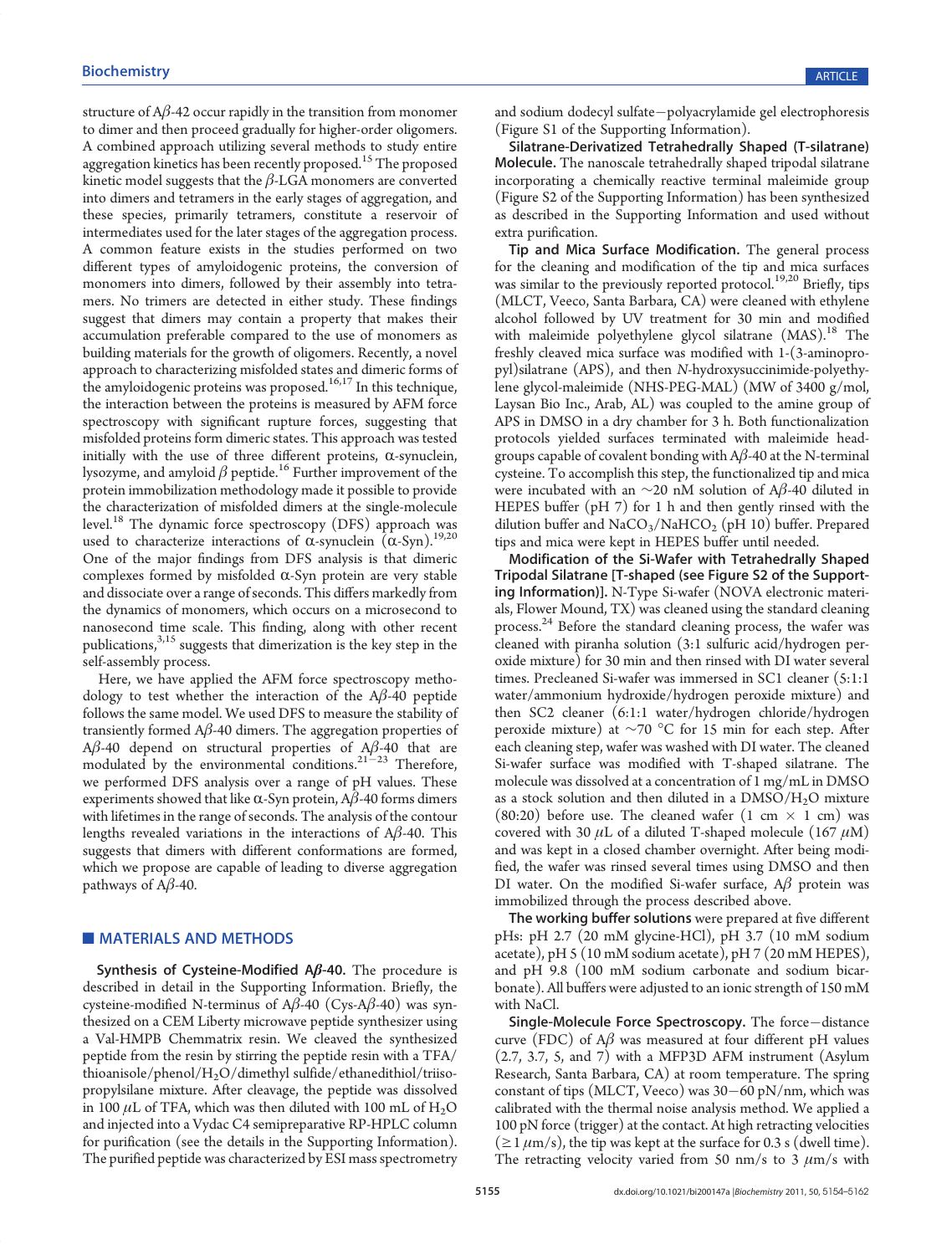

Figure 1. (A) Schematic experimental system of SMFS. The AFM tip and mica surface were functionalized with MAS and Aβ-40 and with APS, PEG, and A $\beta$ -40, respectively. In the schematic, A $\beta$ s are shown as  $\beta$ -hairpin structures in dimeric form. (B) Representative force—distance curve measured at pH 5 with an apparent loading rate (ALR) of 4280 pN/s. (C) Histograms of the rupture force distribution measured at pH 5 at ALRs of 4000, 12690, 46210, and 65160 pN/s. The most probable rupture forces (F<sub>r</sub>) for each loading rate were ∼88, ∼102, ∼143, and ∼177 pN, respectively, which were calculated by Gaussian fitting.

seven or eight discrete steps corresponding to an apparent loading rate of  $1000-200000$  pN/s. FDCs were collected more than 2000 times per each retracting velocity on five to seven different batches. The selected FDCs were analyzed using the wormlike chain (WLC) model with Igor Pro version 6.01.

Data Analysis. The contour length analysis was performed with the WLC model for flexible linkers<sup>25</sup> as described in previous publications.<sup>18,19,26,27</sup> These papers also describe specifics for DFS methods used in this paper. While the individual FDCs were fitted to the WLC model  $[F_p = 1/4k_B T(1 - x/L)^{-2} - 1/4 + x/L,$ where F is rupture force,  $p$  is persistence length,  $k_BT$  is thermal energy, and  $L$  is contour length  $\vert$ , the persistence length was allowed to be varied for the best fitting curve and evaluated as a variable parameter along with contour length. The WLC fitting procedure as a part of the software was provided by the MFP 3D manufacturer (Asylum Research). An example of such a fit is shown in Figure S6A of the Supporting Information. The persistence length was an adjustable parameter with a mean value  $0.16 \pm 0.1$  nm in the distribution histogram (Figure S6B of the Supporting Information). On the basis of the parameters of the DFS result, the conceptual simplified energy landscape was constructed on the reaction coordinate.<sup>2</sup>

## RESULTS

Experimental Design. Figure 1A provides the schematics for our experimental approach. We used a variant of the  $A\beta$ -40 peptide with cysteine at the N-terminus to specifically immobilize proteins at the tip and the mica surface functionalized by maleimide using appropriate linkers.<sup>18-20,27</sup> This immobilization

approach was selected because the N-terminus of Aβ-40 is not involved in fibril formation.<sup>6,29,30</sup> A $\beta$ -40 was covalently attached to the maleimide-terminated surface at its N-terminal cysteine, and the interaction between the protein molecules was measured by multiple approach-retraction cycles. The cysteine sulfhydryl group was attached to the mica surface via a polyethylene glycol linker (PEG,  $19-26$  nm long). A shorter PEG spacer of maleimide silatrane (MAS) provided immobilization of  $A\beta$ -40 to the AFM tip using a one-step modification procedure.<sup>18</sup> A freshly prepared ∼20 nM working solution of peptide was used in each experiment, and 0.25 mM TCEP was added to minimize the dimerization of the peptide via  $S-S$  bond formation. Note that the concentration of the protein was more than 3 orders of magnitude less than the protein concentration used in the aggregation experiments in vitro. Under these conditions, we obtained a sparse distribution of the peptide on the surface minimizing the double-rupture events.<sup>2</sup>

Interactions between  $A\beta$ -40 at pH 5. A typical forcedistance curve for the rupture events of the experiments performed at pH 5 is shown in Figure 1B. pH 5 corresponds to conditions at which  $A\beta$ -40 is mostly neutral (pI 5.4). The first large peak of the FDC corresponds to the short-range nonspecific interactions typically appearing in AFM force measurement experiments.<sup>20,27</sup> The second peak is separated from the initial peak by a specific distance, similar to prior studies.<sup>19,20,26</sup> This distance is defined primarily by the length of the flexible linkers and unstructured segments of the peptide. The peak shown in Figure 1B corresponds to a contour length  $L_c$  of ∼39 nm, which is in the range of expected values (Figure 1A and Table S1 of the Supporting Information). The force curves similar to the one in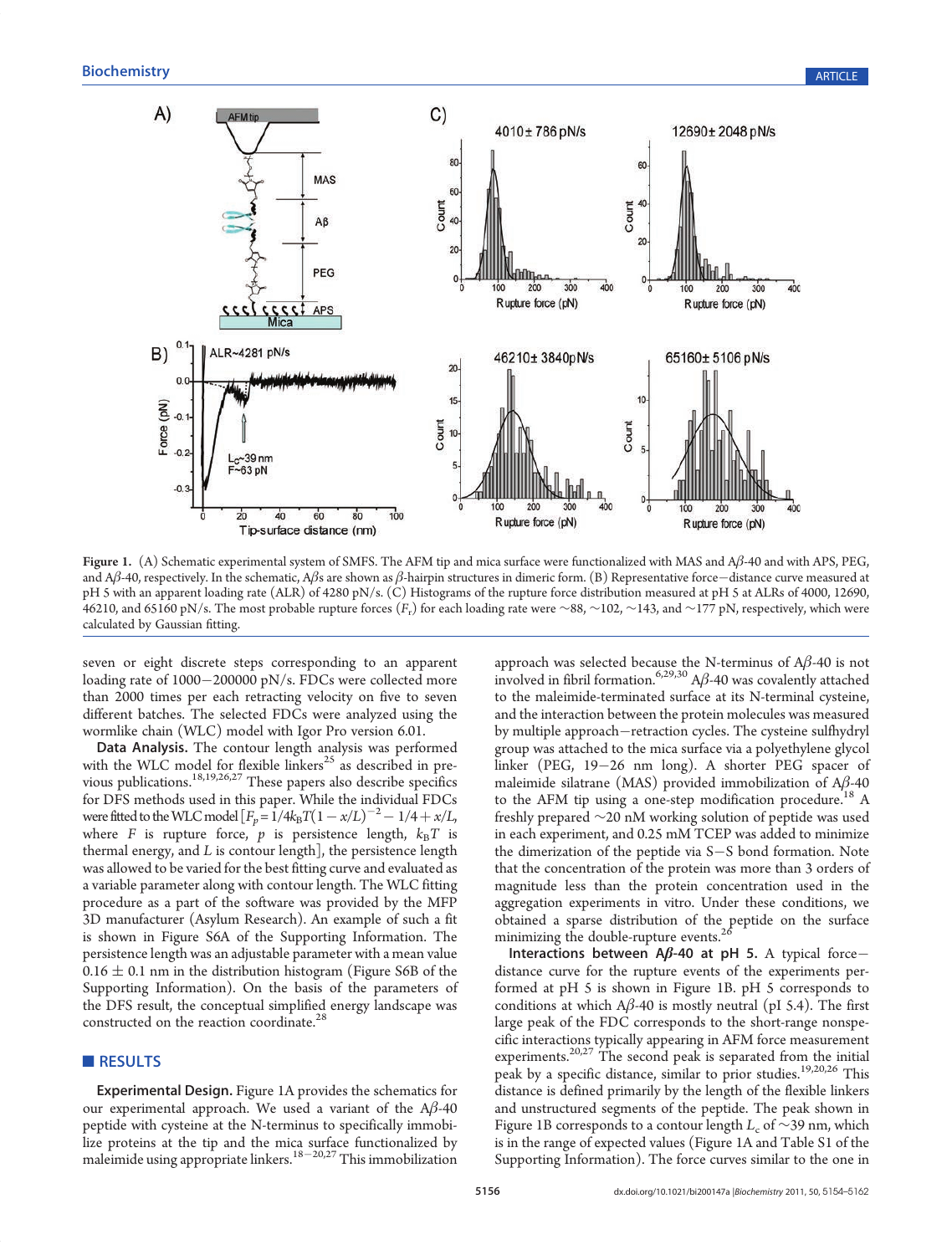

Figure 2. Results of dynamic force spectroscopy analysis at pH 5. (A) Dependence of  $F_r$  on the logarithm of ALR. The solid lines represent the best fits of data points in two regimes by Bell's model. (B) Profile of the energy landscape calculated from the DFS plot above. The parameters are listed in Table 1.

this figure were acquired by multiple probings over various positions of the tip over the surface. The DFS analysis required the system pulling with various rates. Therefore, the probing experiments were performed over a broad range of loading rates  $(0.1-100 \text{ nN/s})$ . To generate the DFS spectrum, we collected more than 25000 force curves. The mean yield of the rupture events was 6.5%, and they all were analyzed. In the control experiments without peptides, nonspecific rupture events appeared at short contour lengths (<30 nm) and the forces were distributed over a broad range (from 20 pN to 1.5 nN). The yield of such an event was <1%. The most probable rupture force  $(F_r)$ for a selected pulling rate was calculated from the Gaussian fitting of the histograms of rupture force distribution (Figure 1C).

Figure 2A shows the plot of  $F_r$  obtained for different pulling rates versus the apparent loading rates on a logarithmic scale. Each data point was obtained by averaging over five independent experiments. The data set was approximated by the Bell-Evans  $\text{model}^{31-33}$  with two straight lines indicating that there were two transient states for  $A\beta$ -40 dissociation under this condition. Two major parameters obtained from this plot, the intercept and the slope, were used to reconstruct the energy landscape profile for the dissociation of the dimer shown in Figure 2B. The first (inner barrier) and second (outer barrier) transient states correspond to the higher and the lower slopes in Figure 2A, respectively. The transient states for this process are located 0.3 and 2.6 Å from the ground state of the dimer. The inner barrier height  $(\Delta G = 24.7k_BT)$  and the dissociation lifetime  $(\tau_{in} = 0.009 \text{ s})$  were obtained from the off-rate constant  $(K_{\text{off}})$ . A similar analysis for the outer barrier provided the following numbers:  $\Delta G = 29.5k_BT$ , and  $\tau_{\text{out}} = 1.13$  s.

Effect of pH on the  $A\beta$ -40 Interactions. Similar DFS analyses were performed at pH 7, 3.7, and 2.7. The results are shown in DFS plots and landscape energy profiles in Figure 3. The DFS plot for pH 7 (Figure 3A) is represented by a single line suggesting that there is only one transient state. The corresponding energy landscape profile is shown to the right (Figure 3B). Figure 3C shows the DFS result obtained at pH 3.7. This plot has two slopes, and the corresponding profile of the energy landscape with two barriers is shown in Figure 3D. Note the proximity of the inner barrier to the ground state of the dimer. The results of the DFS analysis for acidic conditions, pH 2.7, are shown in

panels E and F of Figure 3. The two-slope plot (Figure 3E) generates the profile of the energy landscape with two barriers (Figure 3F). Note a relatively distant position of the outer barrier compared with other profiles. The values for the off-rate constants, lifetimes, and positions of the barriers characterizing the  $A\beta$ -40 dissociation processes are summarized in Table 1. The lifetimes corresponding to the dimer dissociation (outer barrier height) vary between 2.7 s for pH 2.7 and 0.1 s for pH 7. The lifetimes for the inner barriers of pH 2.7, 3.7, and 5 are in the range of 10 ms, indicating that the transient state of the inner barrier is  $\sim$ 100 times more dynamic than that of the outer barrier.

Modes of Interaction in  $A\beta$ -40 Dimers. The force curves in the AFM force spectroscopy experiments, in addition to the rupture force values, provide another important value, the contour length  $L_c$  (Figure 1B). According to panels A and B of Figure 1, the contour length primarily comprises the length of the flexible linker and the N-terminal segment of the peptide not involved in dimer formation. Therefore, subtracting the lengths of the linkers from the experimentally measured contour length yields the length of the N-terminal segment of the peptide preceding the structured segment of Aβ-40 involved in the interpeptide interaction. We tested and applied this approach in our recent work on the localization of interacting segments in misfolded  $\alpha$ -synuclein.<sup>19,20</sup>

Figure 4A shows a set of four force curves obtained at pH 5. These force curves have very close rupture force values ( $\sim$ 120 pN) but differ in the rupture position between  $\sim$ 25 nm  $(L_0)$  and  $\sim$ 45 nm (L<sub>3</sub>). The contour lengths measured from hundreds of rupture events were collected and are shown as a histogram in Figure 4B. The contour lengths vary between 30 and 60 nm. Similar data were obtained for pH 2.7, 3.7, and 7, as shown in panels  $C-E$  of Figure 4, respectively. The histograms at each pH are broad, but the profiles are different. For example, the representative rupture events for pH 5 are those with lengths between 49 and 56 nm, whereas probing at pH 2.7 has the most representative lengths between 36 and 43 nm. The contribution of flexible linkers to the contour lengths is  $26 \pm 4$  nm (Figure 1A) (see the Supporting Information). The error in this value is due to the heterogeneity of the PEG linker and rupture force. Subtracting this value from the total range of contour lengths yields a range from 8 to 38 nm, which represents the variability of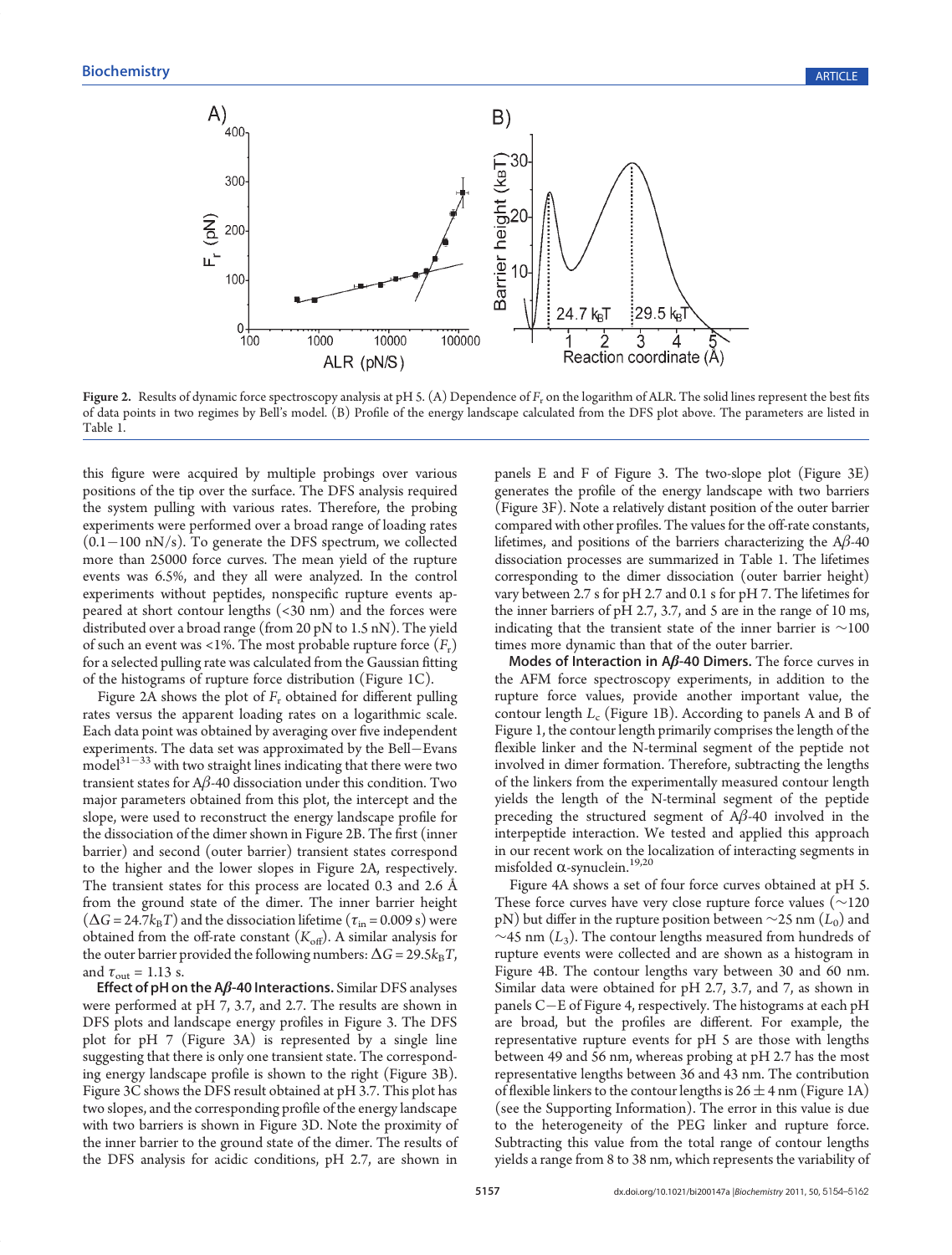

Figure 3. Results of the dynamic force spectroscopy analysis for different pH values. Each pair consists of the DFS plot and the corresponding profile of the energy landscape at pH 7 (A and B), pH 3.7 (C and D), and pH 2.7 (E and F). In the energy landscapes, the first valley is for the bound state, the second is for the intermediate, and the last is for the dissociation state of A $\beta$ -40 dimers. The potential barrier heights were calculated using  $K_{\text{off}}$  (see the text) extracted from the linear fitting of Bell's model in the plot of F<sub>r</sub> vs ln(ALR). All parameters used for energy landscapes are listed in Table 1.

Table 1. Characteristic Parameters of DFS Results<sup>a</sup>

| pH    | $X_{\beta 1}$<br>(pm)                        | $K_{\rm off1}$<br>$(s^{-1})$ | lifetime<br>(s)                                                                  | $X_{\beta 2}$<br>(pm) | $K_{\text{off2}}$<br>$(s^{-1})$   | lifetime<br>(ms) |
|-------|----------------------------------------------|------------------------------|----------------------------------------------------------------------------------|-----------------------|-----------------------------------|------------------|
|       |                                              |                              | 2.7 $427 \pm 21$ $0.4 \pm 0.2$ $2.7 \pm 1.1$ $60 \pm 10$ $104 \pm 21$ $10 \pm 2$ |                       |                                   |                  |
|       | 3.7 $244 \pm 26$ $2.5 \pm 0.8$ $0.4 \pm 0.1$ |                              |                                                                                  |                       | $20 \pm 6$ 78 $\pm$ 12 13 $\pm$ 2 |                  |
| $5 -$ | $265 \pm 27$ 0.9 $\pm$ 0.2 1.1 $\pm$ 0.3     |                              |                                                                                  |                       | $28 \pm 5$ 114 $\pm$ 12 9 $\pm$ 1 |                  |
|       | 7 $182 \pm 11$ $9.4 \pm 1.5$ $0.1 \pm 0.01$  |                              |                                                                                  |                       |                                   |                  |

 ${}^a\,X_{\beta 1}$  and  $X_{\beta 2}$  are the outer and inner potential barrier locations and  $K_{\rm off1}$ and  $K_{\text{off2}}$  the outer and inner dissociation ratios, respectively. The lifetime (τ) was calculated by  $\tau \sim 1/K_{\text{off}}$  and the standard deviation (SD) was calculated from several data sets measured at each pH.

the N-terminal segment of the  $A\beta$ -40 peptide, including the dimeric structure length. Such broad variability suggests that the conformation of the peptide in the complexes is not constant; rather,  $A\beta$ -40 adopts a set of conformations. To confirm this assumption and to exclude the potential effect of the linkers, we performed similar probing experiments with the use of very short linkers. The major problem with the use of short linkers is the adhesion at small distances. To minimize this problem, we used tetrahedrally shaped silatrane linkers (T-silatrane) with tripodal silatrane arms (Figure S2 of the Supporting Information). This molecule has three arms with silatrane end groups allowing the immobilization of the construct on the surface. The fourth arm contains a chemically reactive maleimide group that provides covalent coupling with the cysteine of the  $A\beta$ -40 peptide. For the modification of the silicon substrate, T-silatrane was mixed with similar tetrahedral molecules containing silatrane in all arms. The use of the second molecule allowed us to decrease the surface density of active maleimide groups and hence the number of nonspecific events. The results of the contour length measurements for pH 5 and 2.7 are shown in Figure S5 of the Supporting Information. The distribution of the lengths is broad with a range from 10 to 45 nm. This is a range of contour lengths similar to that described above, given the fact that the contribution of the linkers to these values is ∼10 nm.

# **DISCUSSION**

Stability of Dimers of Aβ-40 and Molecular Mechanisms of Early Stages of Aggregation. The single-molecule force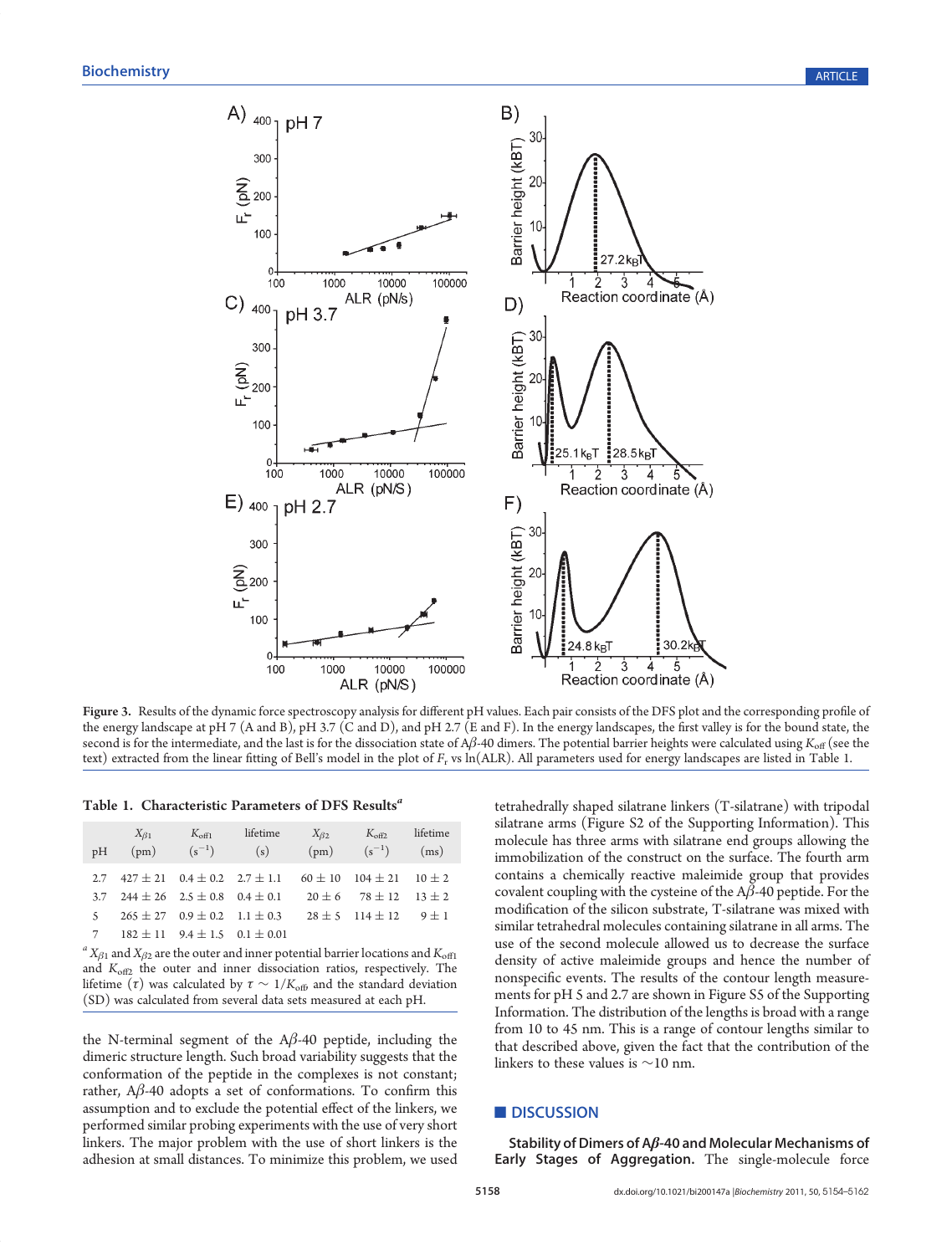

Figure 4. (A) Representative force curves for rupture events with different rupture lengths obtained at pH 5. All force curves were obtained at the same ALR regime (∼34 nN/s) and correspond to rupture forces of ∼120 pN. (B–E) Histograms of the contour length distributions measured at pH 5 (B), 2.7 (C), 3.7 (D), and 7 (E). Each histogram is approximated with four Gaussian curves with centers located around 33 ( $L_0$ ), 38 ( $L_1$ ), 45 ( $L_2$ ), and 53 nm  $(L_3)$ . The data were collected over the pulling rate range from 0.1 to 10 nN/s.

spectroscopy analysis revealed a number of novel properties of  $A\beta$ -40 in misfolded states. The DFS experiments demonstrate that the transiently formed dimers are characterized by lifetimes in the range of seconds, regardless of the pH. It is important to compare this value with the lifetime of misfolded conformations of the monomer peptides. When  $A\beta$  peptides are monomers, their conformational dynamics occurs in the range of  $10^{-6}$  –  $10^{-9}$  s.<sup>34</sup> Some of these transient states existing on the nanosecond to microsecond time scale are misfolded conformations. When two misfolded monomers associate to form a dimer, their lifetime increases significantly, reaching a value of several seconds. Molecular dynamics (MD) simulations of the oligomeric structure of  $A\beta(25-35)$  revealed that dimerization and formation of stable  $\beta$ -sheet dimers takes place on the nanosecond time scale.<sup>35</sup> Furthermore, MD simulations of ologomeric A $\beta$ - $(17-42)$  showed that a double layer of  $\beta$ -hairpins is energetically favored.<sup>36</sup> Thus, the dimerization of misfolded proteins leads to

the stabilization of the misfolded states of  $A\beta$  peptides. However, the dimers show different properties depending on the pH. The DFS plot for pH 7 (Figure 3A) is represented by one line, yielding a profile of the energy landscape with one barrier (Figure 3B). The barrier height is  $27.2k_BT$ , which corresponds to a lifetime of 0.1 s. The dimer dissociation pathways under acidic conditions (pH 5, 3.7, and 2.7) are more complex because the DFS graphs have two slopes corresponding to two potential barriers in the energy landscapes. The inner barriers for these conditions have very close heights, corresponding to lifetimes in the range of 10 ms. The heights of outer barriers are larger and correspond to lifetimes over the range from 0.43 s (pH 3.7) to 2.7 s (pH 2.7).

Two major conclusions emerge from these findings. Compared to the monomeric proteins, the misfolded conformation of  $A\beta$  peptides in the dimeric state is  $10^6$  times more stable. This finding suggests that  $A\beta$  peptide dimers have a different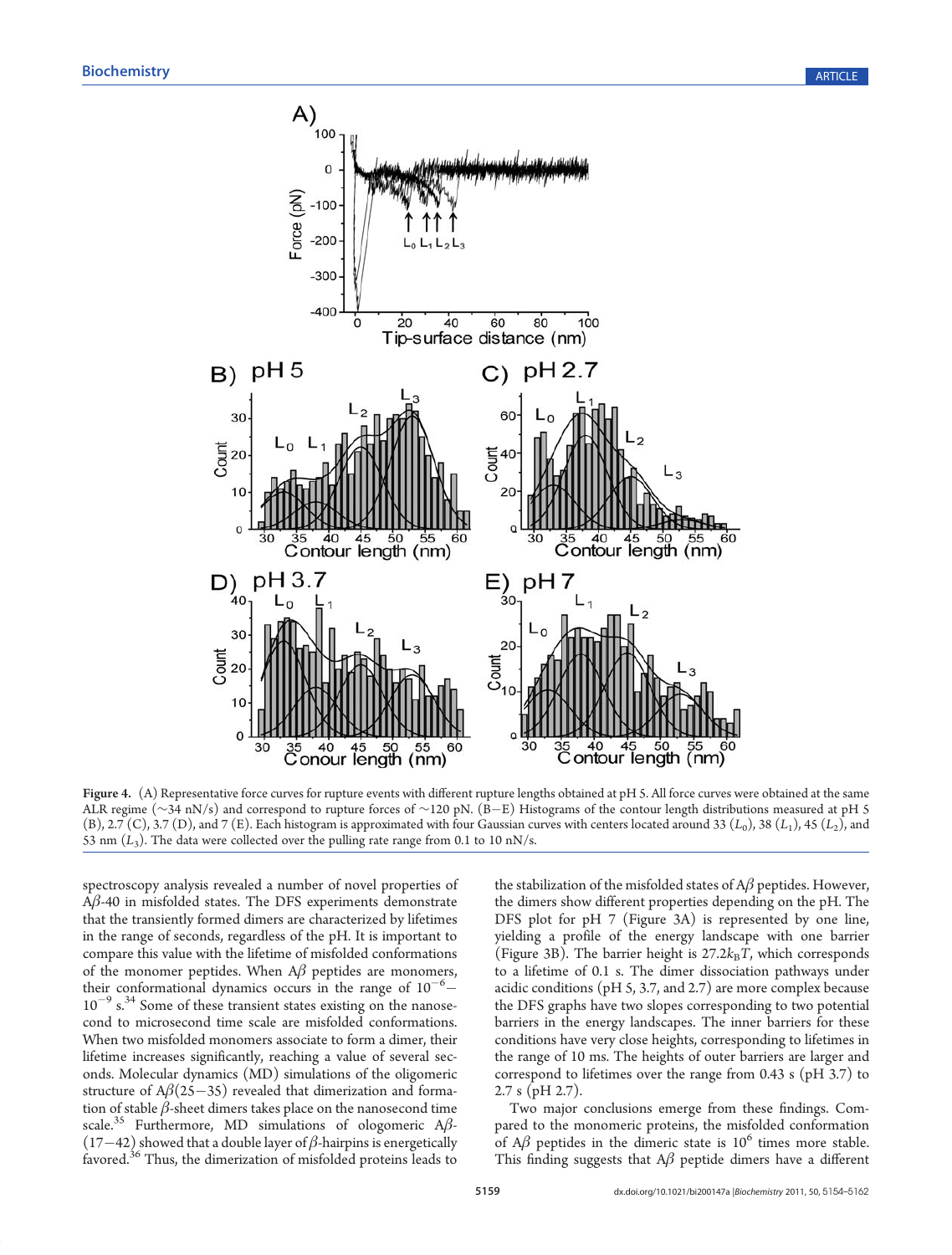

Figure 5. Schematics of four intermediate dimeric structures. (A) Dimer structure stabilized by the interaction between β-hairpins. (B) Dimer structure stabilized by the interaction between  $\beta$ -hairpins and the C-terminal segment of the peptide. (C) Dimer stabilized by the interaction of the C-terminal segments of the peptide. (D) Interaction between collapsed conformers of the  $A\beta$ -40 monomer.

conformation compared to that of the monomers. This is in agreement with the recent publication of Ono et al., $4$  in which a dramatic change in the secondary structure was observed between the monomer and dimer of photoinduced cross-linked Aβ-40. Although further oligomerizations increase the  $\beta$ -sheet content relative to the random coil content, these are gradual processes compared to that in the monomer to dimer transition. Given this conformational change preceding or along with dimerization,<sup>4,37</sup> our results suggest that the misfolded dimers have large lifetimes most likely through interactions with  $\beta$ -hairpins.

The increased stability of the dimers suggests the following mechanism for the aggregation process:  $A\beta$  peptides in the monomeric state are dynamic occurring on the nanosecond to microsecond time scale,  $34,38$  which allows A $\beta$  to adopt various conformations, including misfolded states. When two monomers make a dimer, it remains in the misfolded state  $10^6 - 10^9$ times longer. Therefore, the probability of aggregation with the participation of dimers is  $10^6 - 10^9$  times higher compared to that with monomers. For example, the probability of the formation of tetramers with the assembly of two dimers will be 10<sup>6</sup> times higher compared to probability of the formation of trimers via the interaction of a dimer and a monomer. As a result, the preferred mechanism for aggregation is via dimers, rather than monomers. This assumption is in agreement with the recent publication of Bernstein et al.<sup>3</sup> Quantitative analysis using the ISI-MS method showed that oligomers with only even numbers of monomers, dimers, and tetramers for the  $A\beta$ -40 peptide are formed.

Additional support for the hypothesis of a critical role of  $\Delta\beta$  peptide dimers in the aggregation kinetics is provided by recent publications.<sup>4,39</sup> These papers showed that stabilization of  $A\beta$  peptide dimers by cross-linking or mutation resulted in a rapid increase in the aggregation rate with a short lag phase. Additionally, a study<sup>40</sup> in which the hairpin conformation of A $\beta$ peptide monomers was stabilized by intramolecular disulfide bonding demonstrated that the  $A\beta$  peptide oligomers assembled with stabilized  $\beta$ -sheets led to an increase in their toxicity compared to the control samples. Furthermore, Shankar et al. showed that  $A\beta$  dimers are the abundant species and have a high neurotoxicity through the analysis of the  $A\beta$ peptides isolated from brain.<sup>12</sup> This suggests an important biological role for  $A\beta$  dimers.

Structure of Misfolded Dimers. The measurements of the contour lengths (Figure 4A) provide insight into the structure of misfolded dimers of  $A\beta$ -40. Although the range of contour lengths is rather broad, the distribution is not smooth and can be divided into four groups,  $L_0$ ,  $L_1$ ,  $L_2$ , and  $L_3$ , as indicated in Figure 4B-E. In fibrils,  $A\beta$  chains interact with each other via  $\beta$ -hairpin structures; therefore, we assumed the presence of similar structures during probing experiments. The estimate for the contour length for this interaction produced the  $L_1$  value.  $L_2$  and  $L_3$  correspond to hypothetical interactions of transiently opened hairpin structures. These are schematically shown in Figure 5. The model for the  $A\beta$ -40 dimer (Figure 5A) is assembled by two  $A\beta$ -40 molecules adopting the structure found in fibrils. Once again, monomers interact via the  $\beta$ -hairpin and residues  $D1-Y10$  of the N-terminus are nonstructured. The rupture of such a dimer should occur with a contour length of 38  $\pm$  4 nm, which includes the length of the linkers (26  $\pm$  4 nm) and unstructured N-terminal segments of the peptides  $(7-8 \text{ nm})^{41}$ and two hairpin structures (∼4 nm).<sup>29</sup> The overall length correlates very well with the  $L_1$  value in Figure 4B-E. Figure 5B shows the model in which the dimer is formed by the Aβ-40 peptides in two different conformations. One conformation is the monomer with a hairpin structure that interacts with the C-terminal segment of a second  $A\beta$ -40, which is half of the hairpin structure. The rupture of this construct occurs at contour lengths of 45  $\pm$  4 nm, which is larger compared to the previous model due to the extended length of the N-terminal segment in one of the constructs. This overall length is in agreement with the  $L_2$  value. Similarly, the model in Figure 5C corresponds to the assembly of two  $A\beta$ -40 molecules through their C-terminal regions with extended unstructured N-terminal regions contributing ∼23 nm to the contour lengths of the linkers ( $26 \pm 4$  nm). The overall expected contour length for the rupture of such a construct is  $53 \pm 4$  nm, which is close to  $L_3$ .

To explain the appearance of rupture events with lengths as short as  $L_0$ , we hypothesize that the dimers can adopt a collapsed conformation in which residues  $A2-F4$  of the N-terminal region are involved in the stabilization of the dimer. Such a model is supported by molecular dynamics simulation<sup>34</sup> showing that N-terminal residues of Aβ-40 are involved in the formation of oligomers. This, however, is in disagreement with the work of Takeda et al.<sup>42</sup> The structure of the dimer with interactions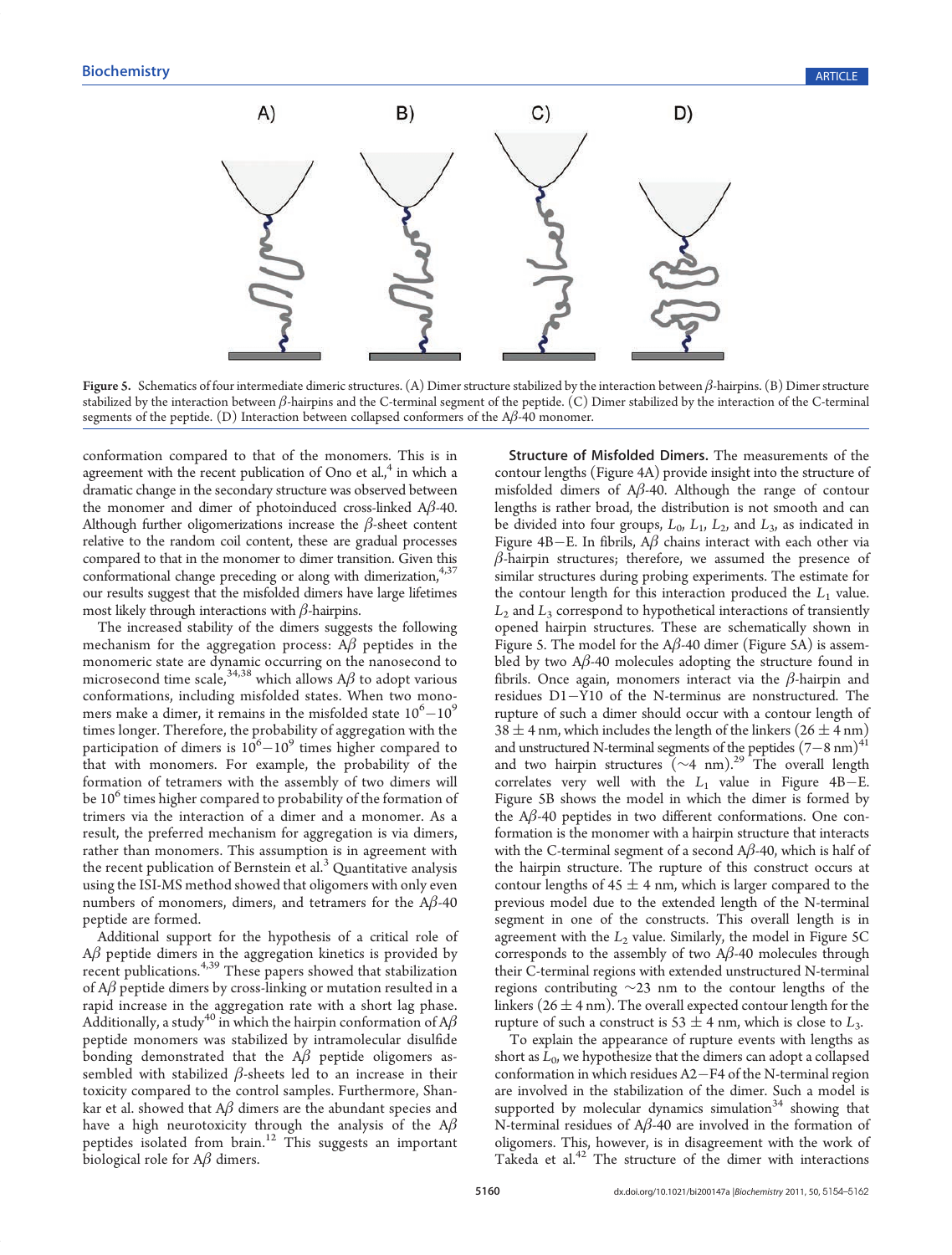between collapsed structures is sketched schematically in Figure 5D. The rupture of such a dimer occurs after stretching of linkers, providing the expected contour length of  $33 \pm 4$  nm, which is close to the  $L_0$  value.

It is important to apply this model to understanding the effect of pH on the conformation of  $A\beta$  dimers. The data shown in Figure 4B indicate that at pH 5, conformers  $L_2$  and  $L_3$  are the most predominant species, suggesting that under these conditions the stabilization of dimers by models B and C is rather favorable. In contrast, at pH 2.7 (Figure 4C) complexes A and B comprise the most preferable states for the dimers with a few events with conformation C. This difference can be explained by electrostatic repulsion that is stronger at acidic pH than at pH 5, which is close to the pI value for  $A\beta$ -40.

Additional insight into the structure of the transiently formed dimers is provided by the values of the rupture forces. The rupture forces of  $A\beta$ -40 dimers were in the range of 60−100 pN at loading rates of 4−20 nN/s (200 nm  $\sim 1 \ \mu \text{m/s}$ ) at pH 7. We can compare this value with the data for the AFM unfolding of titin Ig domains that mainly consist of  $\beta$ -sheet structures.<sup>43</sup> The unfolding forces obtained over the loading rate range of 200–400 nm/s were 170–180 pN, which is ∼3 times larger ( $\sim$ 60 pN) than the rupture force for A $\beta$ -40 obtained at the same loading rate. At the same time, unfolding of  $\alpha$ -helical structure of T4 lysozyme required considerably less force, ∼60 pN compared to  $\sim$ 100 pN for A $\beta$ -40, at a loading rate of 1  $\mu$ m/ s.<sup>44</sup> This comparison suggests that the conformation of  $A\beta$ -40 dimers is less stable than  $β$ -sheets but more stable than α-helical structures. This conclusion is in agreement with the structural analysis of  $A\beta$ -40<sup>4,6</sup> and suggests that unstructured monomers undergo significant conformational changes while they are oligomerized.

Altogether, AFM force spectroscopy identified long lifetimes of misfolded  $A\beta$ -40 dimers, compared to the monomers that retain their misfolded state for very short periods of time. Additionally, the misfolded dimers are  $10<sup>6</sup>$  times more stable. Note that qualitatively similar results for lifetimes were obtained previously from  $\alpha$ -synuclein.<sup>19,20,26</sup> Thus, the long lifetime of the  $A\beta$ -40 dimers is a fundamental property of this peptide and possible for other amyloidogeneic proteins. On the basis of these findings, we propose a model in which the formation of dimers is a mechanism by which aggregation prone misfolded proteins become highly stabilized. Because of its long lifetime, the probability that the dimer will have further interactions dramatically increases. Thus, the ability to form long-lived dimers is a fundamental property of misfolded proteins and triggers the protein aggregation process. This is an entirely novel view of the aggregation process that may lead to a paradigm shift in the development of diagnostic and therapeutic treatments for protein misfolding diseases, narrowing the search to approaches that can prevent dimer formation. Given the ability of AFM to detect the interaction between the proteins at the single-molecule level, AFM force spectroscopy may be a potential diagnostic and therapeutic tool in the future. AFM in imaging mode is a primary tool for the visualization of amyloid aggregates, $45$  so the combination of both AFM capabilities would provide important information about the mechanism of the aggregation process. However, the small size of monomeric  $A\beta$  peptides complicates unambiguous identification of all oligomeric species in the AFM scans. Further improvement in the AFM imaging methodology is needed to accomplish this goal.

## **ASSOCIATED CONTENT**

S Supporting Information. Details of the synthesis of cysteine-modified  $A\beta$ -40 and the tetrahedrally shaped tripodal silatrane (T-shaped) molecule, contour length distribution measured with the use of the T-silatrane molecules, and estimates of the polydispersity of the linker molecule. This material is available free of charge via the Internet at http://pubs.acs.org.

# **AUTHOR INFORMATION**

#### Corresponding Author

\*Department of Pharmaceutical Sciences, University of Nebraska Medical Center, Omaha, NE 68198. Phone: (402) 559-1971. Fax: (402) 559-9543. E-mail: ylyubchenko@unmc.edu.

#### Funding Sources

The work was supported by grants from the U.S. Department of Energy (DE-FG02-08ER64579), the North Atlantic Treaty Organization (SfP 983204), and the Nebraska Research Initiative (all to Y.L.) and National Institutes of Health Grant INBRE P20 RR016469 to S.L.

#### **ACKNOWLEDGMENT**

We thank A. Krasnoslobodtsev, J. Yu, A. Portillo, and other members of the Lyubchenko lab for insightful discussions.

### **ABBREVIATIONS**

AFM, atomic force microscopy; ALR, apparent loading rate;  $A\beta$ , amyloid  $β$ ; APS, 1-(3-aminopropyl)silatrane; α-Syn, α-synuclein; DFS, dynamic force spectroscopy; FDC, force-distance curve; MAS, maleimide silatrane; PEG, polyethylene glycol; TCEP, tris(2-carboxyethyl)phosphine; T-silatrane, tetrahedrally shaped tripodal silatrane molecule; WLC, wormlike chain.

## **REFERENCES**

(1) Dobson, C. M. (2003) Protein folding and misfolding. Nature 426, 884–890.

(2) Bucciantini, M., Giannoni, E., Chiti, F., Baroni, F., Formigli, L., Zurdo, J., Taddei, N., Ramponi, G., Dobson, C. M., and Stefani, M. (2002) Inherent toxicity of aggregates implies a common mechanism for protein misfolding diseases. Nature 416, 507–511.

(3) Bernstein, S. L., Dupuis, N. F., Lazo, N. D., Wyttenbach, T., Condron, M. M., Bitan, G., Teplow, D. B., Shea, J.-E., Ruotolo, B. T., Robinson, C. V., and Bowers, M. T. (2009) Amyloid- $\beta$  protein oligomerization and the importance of tetramers and dodecamers in the aetiology of Alzheimer's disease. Nat. Chem. 1, 326–331.

(4) Ono, K., Condron, M. M., and Teplow, D. B. (2009) Structureneurotoxicity relationships of amyloid  $β$ -protein oligomers. Proc. Natl. Acad. Sci. U.S.A. 106, 14745–14750.

(5) Paravastu, A. K., Leapman, R. D., Yau, W. M., and Tycko, R. (2008) Molecular structural basis for polymorphism in Alzheimer's β-amyloid fibrils. Proc. Natl. Acad. Sci. U.S.A. 105, 18349–18354.

(6) Chimon, S., Shaibat, M. A., Jones, C. R., Calero, D. C., Aizezi, B., and Ishii, Y. (2007) Evidence of fibril-like  $\beta$ -sheet structures in a neurotoxic amyloid intermediate of Alzheimer's  $β$ -amyloid. Nat. Struct. Mol. Biol. 14, 1157–1164.

(7) Kim, J., and Lee, M. (2004) Observation of multi-step conformation switching in  $\beta$ -amyloid peptide aggregation by fluorescence resonance energy transfer. Biochem. Biophys. Res. Commun. 316, 393–397.